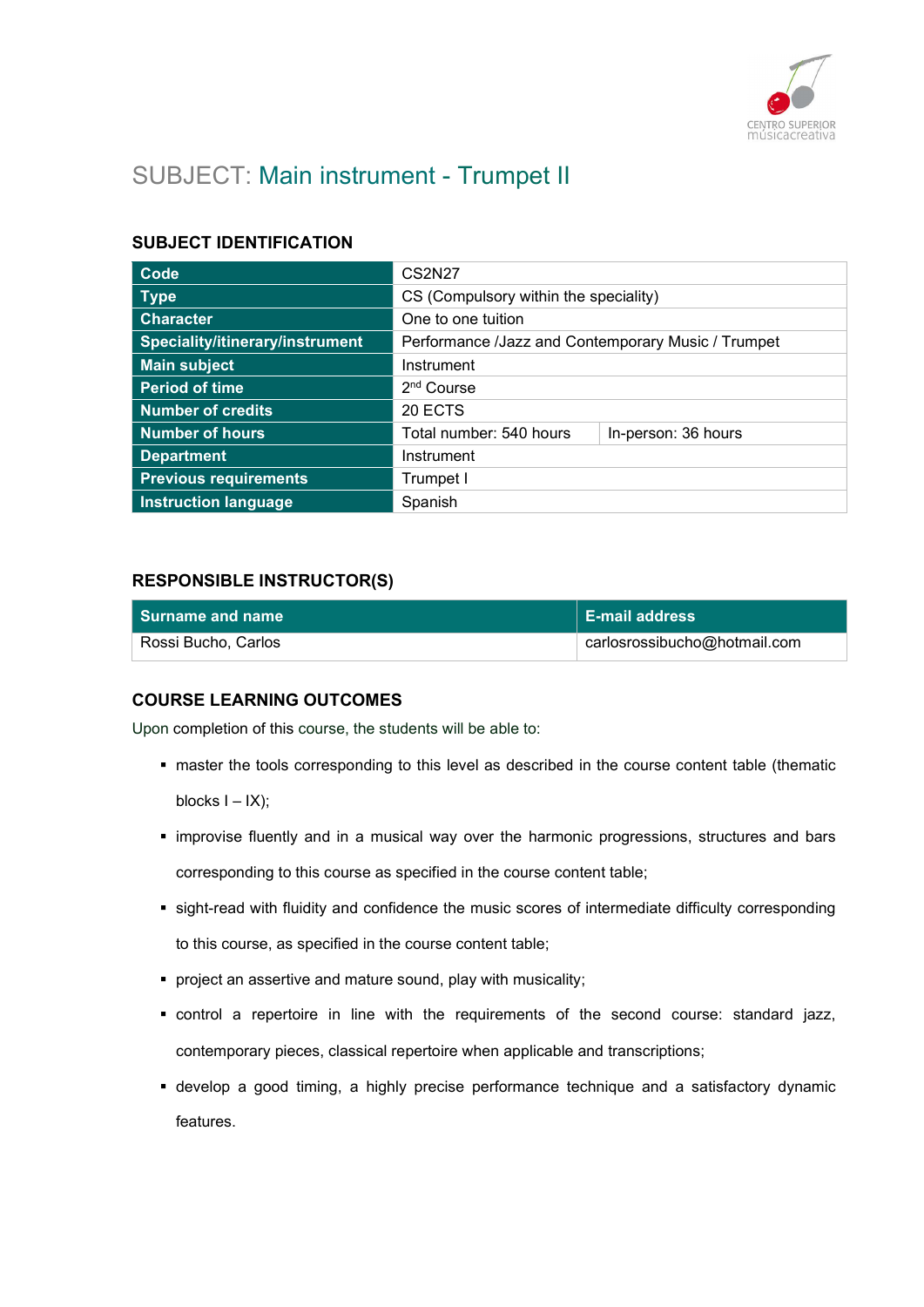

# COURSE CONTENT

| <b>Thematic block</b>                                               | <b>Theme/Repertoire</b>                                                                                                       |
|---------------------------------------------------------------------|-------------------------------------------------------------------------------------------------------------------------------|
|                                                                     | Theme 1. Modes of the major scales                                                                                            |
| I. Scales                                                           | Theme 2. Chord scales: lidiab7, mixolidiab13, mixolidiab9b13,<br>altered                                                      |
|                                                                     | Theme 3. Intervallic exercises in all studied scales: 3rd, 4th, 5th, 6th,<br>7th, 8th                                         |
|                                                                     | Theme 1. Triads (all inversions): major, minor, augmented,<br>diminished, sus4                                                |
| II. Arpeggios                                                       | Theme 2. Four-part chords: maj7, m7, m7b5, dim7, 7, 7sus4, m6 in<br>two octaves in 8th notes. Minimum quarter note = 120 bpm. |
|                                                                     | Theme 3. Arpeggios sequences by circles of fifths, descending.                                                                |
| III. Arpeggios and guide tones<br>in harmonic basic<br>progressions | Theme 1. Major and minor cliché lines (all keys)                                                                              |
|                                                                     | Theme 2. Jazz blues, rhythm changes (all keys)                                                                                |
| IV. Repertoire performance                                          | Repertoire proposed by the instructor according to the fixed results<br>strategies, the student's profile and development     |
| V. Improvisation                                                    | Practical application of all the theoretical and technical concepts in<br>the melodic/rhythmic discourse.                     |
| <b>VI. Reading</b>                                                  | Solos and themes transcriptions.                                                                                              |
| VII. Ear-training applied to the<br>instrument                      | Active singing practice of all the technical exercises, including their<br>application in improvisation.                      |
| <b>VIII. Sequences and</b><br>exercises with digital<br>patterns    | Transcriptions and practice of digital patterns, melodic sequences<br>and rhythmic groups (all the keys).                     |
| IX. Transcriptions                                                  | Weekly transcription of solos and themes (rhythm, Melody,<br>harmony and structure).                                          |

# STUDENT´S STUDY HOURS PLANNING

| <b>Activity type</b>                                           | <b>Total hours</b>   |
|----------------------------------------------------------------|----------------------|
| <b>Theoretic activities</b>                                    | 5 hours              |
| <b>Practice activities</b>                                     | 25 hours             |
| Other mandatory training activities (seminars, workshops etc.) | 4 hours              |
| <b>Test taking</b>                                             | 2 hours              |
| <b>Student self-study hours</b>                                | 484 hours            |
| <b>Practice preparation</b>                                    | 20 hours             |
| <b>Total studying hours</b>                                    | $36+504 = 540$ hours |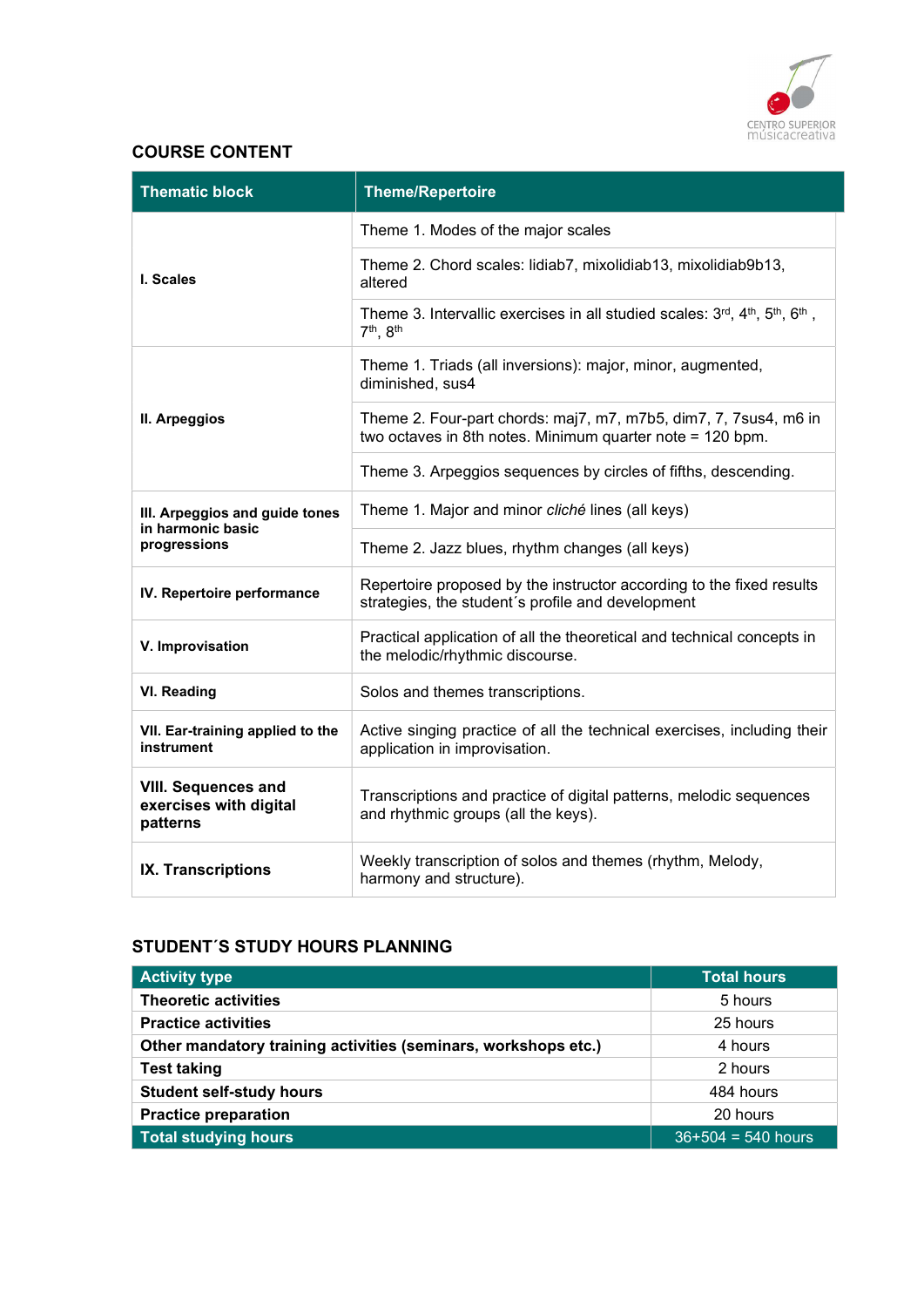

# **METHODOLOGY**

| Theoretical activities                                                       | Theoretical/conceptual explanations and analysis of different<br>examples coming from all the most relevant music styles.                                                                        |
|------------------------------------------------------------------------------|--------------------------------------------------------------------------------------------------------------------------------------------------------------------------------------------------|
| <b>Practical activities</b>                                                  | Practical application of what has been studied in class through<br>transcriptions, collective group intonation, performance with<br>instrument, sight-reading, rhythms and melodies composition. |
| <b>Other training mandatory</b><br>activities (workshops,<br>seminars, etc.) | Meet the Artists (MTA) sessions, concerts, rehearsals etc.                                                                                                                                       |

# ASSESSMENT TOOLS

| <b>Theoretical activities</b>                                                   | Participation: The students must actively participate in class, proving<br>interest and/or understanding of the content covered.<br>Continuous evaluation: The students must fulfil the requested<br>assignments during the whole academic course, proving research<br>ability and practice synthesis skills concerning theoretical concepts<br>linked to performance.                                                                                                                                                                                                                                          |
|---------------------------------------------------------------------------------|-----------------------------------------------------------------------------------------------------------------------------------------------------------------------------------------------------------------------------------------------------------------------------------------------------------------------------------------------------------------------------------------------------------------------------------------------------------------------------------------------------------------------------------------------------------------------------------------------------------------|
| <b>Practical activities</b>                                                     | Participation: The students must actively participate in class, proving<br>interest and/or understanding of the content covered.<br>Continuous evaluation: The students must fulfil the requested practical<br>assignments during the whole academic course based on to team-<br>work dynamics and also prove writing and oral skills, beside<br>performing skills.<br>Performance exams: The students must take at least two exams<br>during the academic course in order to show the practical skills<br>acquired and the practical assimilation of the course contents,<br>following the tests instructions. |
| <b>Other educational mandatory</b><br>activities (workshops,<br>seminars, etc.) | Participation: The students must actively participate in the different<br>relevant events as considered by the instructor or by the degree<br>coordinators.                                                                                                                                                                                                                                                                                                                                                                                                                                                     |

## ASSESSMENT CRITERIA

| <b>Theoretical activities</b>                                                | To reasonably apply a conceptual/theoretical framework to the<br>performance and analyse consequently examples from the most<br>relevant music styles and the corresponding performing techniques.                                                |
|------------------------------------------------------------------------------|---------------------------------------------------------------------------------------------------------------------------------------------------------------------------------------------------------------------------------------------------|
| <b>Practical activities</b>                                                  | To prove technical and performing skills through performing tests and<br>through technical, sight-reading and improvisation exercises that will<br>enable the identification of problematics and the improvement and<br>development of new tools. |
| <b>Other training mandatory</b><br>activities (workshops,<br>seminars, etc.) | To attend and participate in the relevant events for their education<br>(Meet the artists sessions, invited professors sessions, concerts and<br>rehearsals)                                                                                      |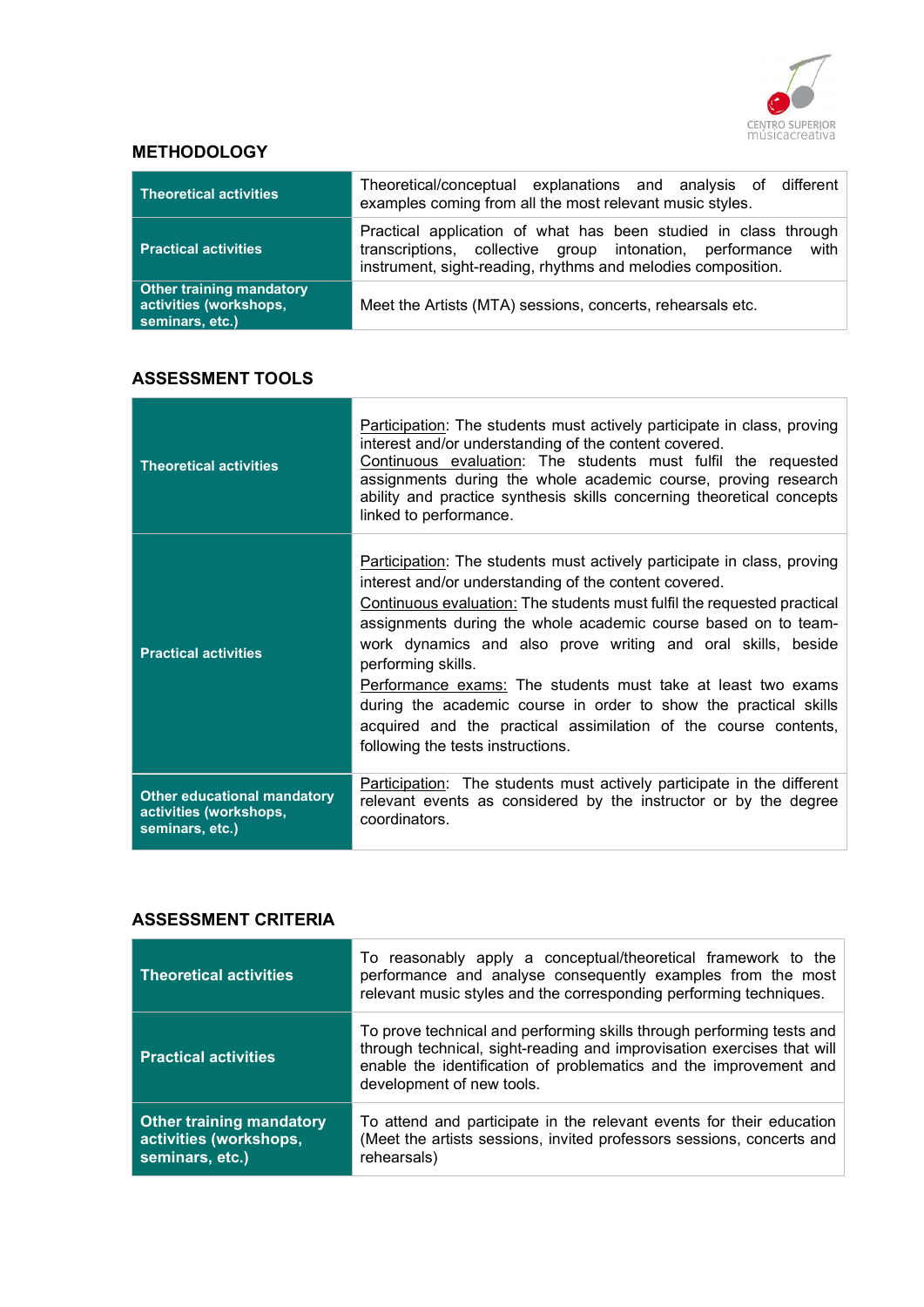

# GRADE DETERMINATION SYSTEM

#### Grade determination system in continuous assessment

|                       | Grade percentage |
|-----------------------|------------------|
| Continuous assessment | 20%              |
| Mid-term exam         | 30%              |
| Final exam            | 50%              |
| Total                 | 100%             |

#### Grade determination system in cases of loss of continuous assessment right

|            | Grade percentage |
|------------|------------------|
| Final exam | 80%              |
| Total      | 80%              |

#### Grade determination system for the extraordinary assessment call

|             | <b>Grade percentage</b> |
|-------------|-------------------------|
| Retake exam | 100%                    |
| Total       | 100%                    |

#### Grade determination system for students with disabilities

In principle, the grade determination system for students with disabilities will be carried out following the criteria set for the rest of the students, ensuring equal opportunities and conditions for all the students. However, if necessary, the instructor in charge will take into account the type of disability of the concerned student. Should the situation apply, the assessment conditions will be adapted in accordance to the limitations of the corresponding disability.

These considerations will be established once the concerned student enrols in the corresponding courses. For the official records, the student and/or the student representative will be requested to present the corresponding disability report for the official accreditation.

|                       | Grade percentage |
|-----------------------|------------------|
| Continuous evaluation | 20%              |
| Mid-term exam         | 30%              |
| Final exam            | 50%              |
| Total                 | 100%             |

### RESOURCES AND BIBLIOGRAPHY

# Online Campus https://musicacreativa.classlife.education/

#### General bibliography

| Tittle           | The art Of Jazz Trumpet |
|------------------|-------------------------|
| l Author         | John McNeil             |
| <b>Publisher</b> | Hal Leonard             |